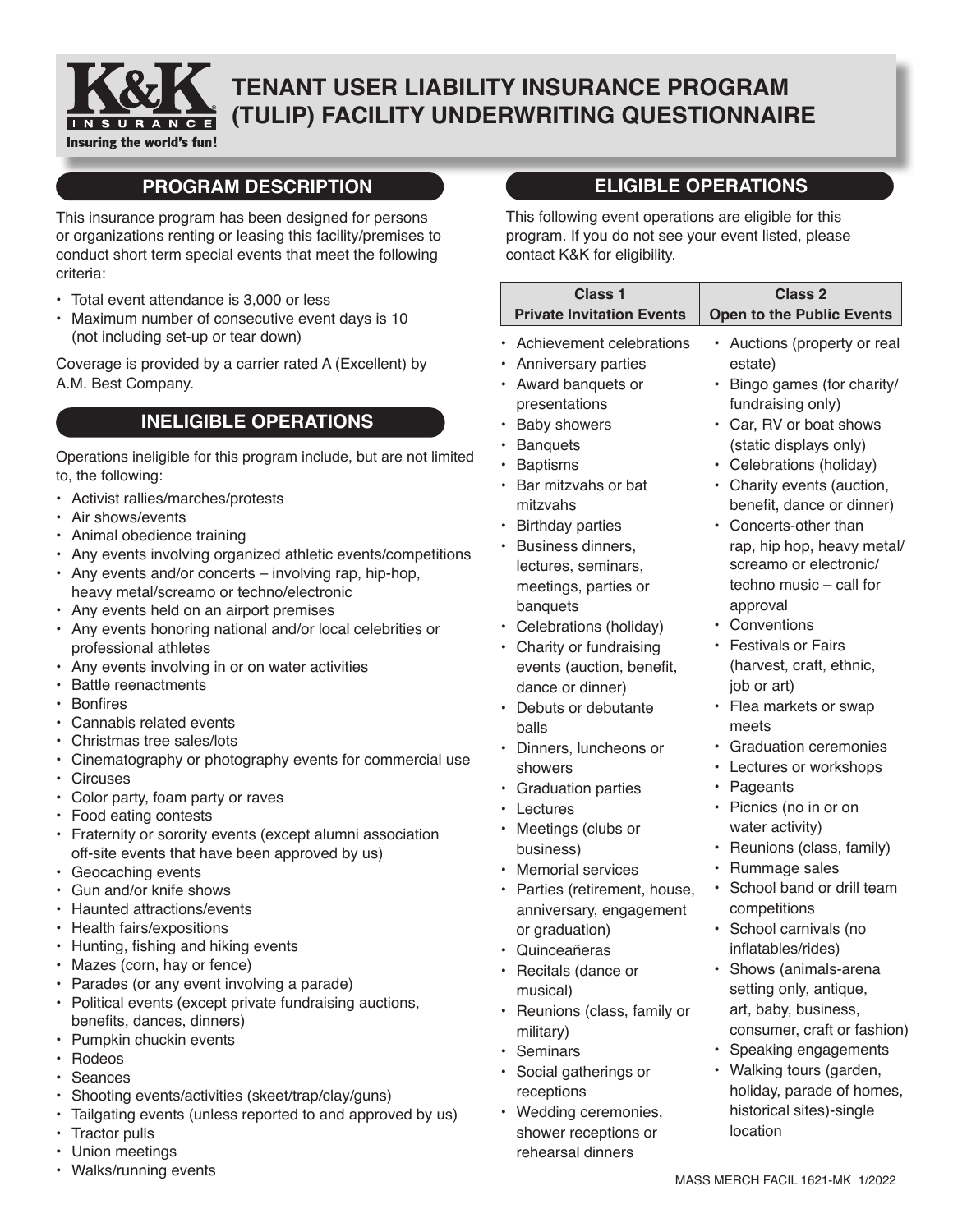## **EXCLUSIONS**

The following represent only some of the exclusions contained in this policy and state variations may apply.

- Abuse, molestation, or exploitation
- All operations listed as ineligible
- Amusement devices (e.g.: rides, slides, inflatables, bungees, climbing walls, dunk tanks-does not apply to structures that are not designed to bounce on, slide on, ride on or tunnel through)
- Animals (injury or death to any animal or injury, death or property damage caused by your animal)
- Communicable disease
- Cyber incident, data compromise, and violation of statutes related to personal data
- E-commerce consulting
- Employment-related practices
- Events held at multiple locations
- Fireworks
- Operations of concessionaires, exhibitors and/or vendors at your event
- Petting zoos
- Room and board liability/overnight camping
- Saddle animals
- Unmanned aircraft

## **PROGRAM GUIDELINES**

#### **Commercial General Liability Limits of \$1,000,000 to \$5,000,000 available.**

- The policy will be issued to the Sports, Leisure and Entertainment Risk Purchasing Group dba: Tenant Users, as endorsed, "name of the facility".
- Coverage applies only when the facility is being rented to and being used by tenants/users/lessees for short term special events that are specifically endorsed to the policy. All events are subject to review and approval by the K&K.
- The tenant/user/lessee are the named insured on the policy. Coverage limits apply separately to each tenant/user/lessee added to the policy. The facility owner/operator is named as an additional insured on the policy at no additional charge.
- An initial deposit from the facility owner/operator will be required in order for this program to be initiated. Each event submitted by the facility will then be credited against the deposit. Additional funds will be required periodically from the facility owner to maintain an adequate deposit balance.
- This is a pre-reporting program. Each tenant/user/lessee is required to complete a questionnaire to apply for liability coverage and the form must be received by K&K prior to the inception of the event. K&K will review the event(s) prior to processing to confirm program eligibility. If the event is eligible, the premium due for the event will be charged against the deposit payment and an endorsement will be issued confirming coverage has been bound and submitted to the facility owner for distribution.
- The expected attendance will determine the premium for each event being held at the facility. Premiums/rates are per event/per total attendance. An event is considered 10 consecutive days or less. Nonconsecutive event days are to be considered separate events.
- Events with attendance greater than 3,000 but less than 12,000 can visit our short term special event program at www.eventinsurance-kk.com to obtain a brochure/application or may contact us at 1-800-648-6406.

#### **TO OBTAIN A QUOTE COMPLETE THE ATTACHED QUESTIONNAIRE AND SEND VIA:**

*E-MAIL* KK\_MassMerchandising@kandkinsurance.com





*WEB* For more information or applications view us onlne at **www.kandkinsurance.com**

*QUESTIONS* Call 1-800-648-6406

This brochure is for illustrative purposes only and is not a contract of insurance. You must refer to the actual coverage document for complete information regarding coverage terms, conditions and exclusions as they may change from one coverage term to the next. You may request a copy of the full policy by submitting a written request to us.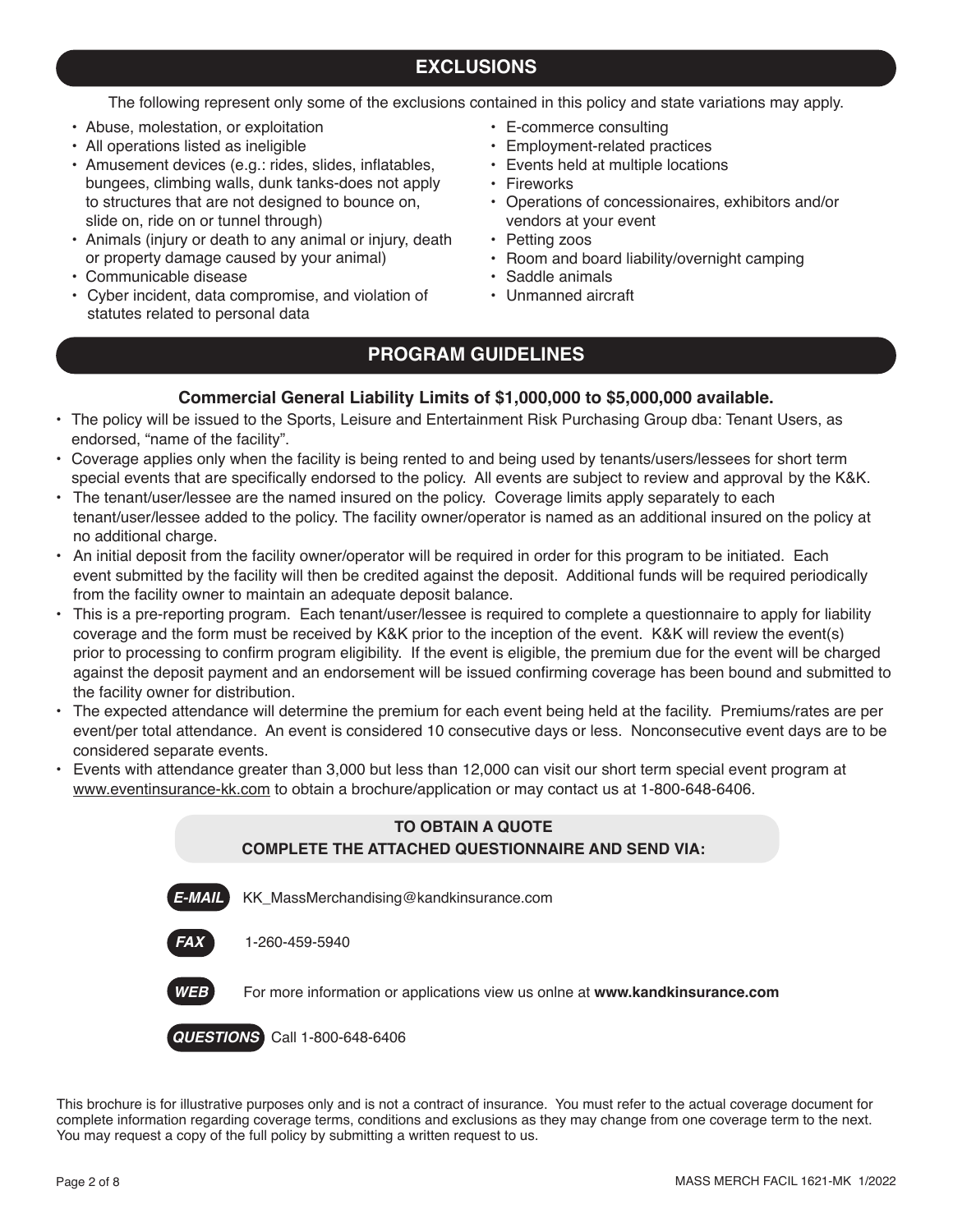

# **Tenant User Liability Insurance Program (TULIP) Facility Questionnaire**

Completion of this enrollment form confirms your desire to obtain insurance through the Sports, Leisure and Entertainment Risk Purchasing Group. A risk purchasing group (RPG) provides group purchasing power for similar risks resulting in potential advantageous coverage terms, competitive rates, risk management bulletins, and rewards for favorable group loss experience. An RPG administration fee may be charged. The submission of this enrollment form and/or the acceptance of payment does not guarantee coverage. Certain operations are not eligible for coverage by this program. We reserve the right to decline any request for coverage.

#### **TO AVOID PROCESSING DELAYS, PLEASE: 1. Complete all sections (print legibly) 2. Sign and date where required**

## **GENERAL INFORMATION**

| (The legal name of the business or organization; typically the name that would appear on any contracts or agreements) |  |  |
|-----------------------------------------------------------------------------------------------------------------------|--|--|
| (additional names under which the named insured operates)                                                             |  |  |
|                                                                                                                       |  |  |
|                                                                                                                       |  |  |
|                                                                                                                       |  |  |
|                                                                                                                       |  |  |
|                                                                                                                       |  |  |
|                                                                                                                       |  |  |

(By listing an email address, you are giving us permission to contact you by email about your policy. Refer to page 7 of the application for Electronic Signature Disclosure and Consent)

## **BUSINESS INFORMATION**

|          |                                                                          | 1. Event Information: Estimated number of events to be held annually? |                      |
|----------|--------------------------------------------------------------------------|-----------------------------------------------------------------------|----------------------|
|          | 2. Indicate the types of events held at facility (check all that apply): |                                                                       |                      |
|          | $\bigcirc$ Award presentations                                           | $\bigcirc$ Fairs or festivals                                         | Rummage sal          |
|          | Auctions                                                                 | $\bigcirc$ Flea markets or swap meets                                 | School band o        |
| $\Omega$ | <b>Banquets</b>                                                          | $\bigcirc$ Graduation ceremonies                                      | competitions         |
|          | $\bigcirc$ Bar or bat mitzvahs                                           | $\bigcirc$ Job fairs                                                  | School carniva       |
|          | <b>Bazaars</b>                                                           | $\bigcirc$ Lectures                                                   | (no inflatables      |
|          | Bingo games                                                              | $\bigcirc$ Meetings                                                   | Shows (anima         |
|          | (charity fundraising only)                                               | $\bigcirc$ Pageants                                                   | only, antique,       |
|          | Car, boat, or RV shows                                                   | $\bigcirc$ Parties (private or open to public)                        | baby, busines        |
|          | (static display only)                                                    | $\bigcirc$ Picnics (no in or on water activity)                       | or fashion)          |
| $\Omega$ | Concerts – call for approval                                             | $\bigcirc$ Poetry readings                                            | Speaking eng         |
|          | (Type:                                                                   | Quinceañeras<br>$\left( \right)$                                      | <b>Walking tours</b> |
|          | Conventions                                                              | $\bigcirc$ Recitals (dance or music)                                  | Weddings or v        |

- $\bigcirc$  Conventions
- $\bigcirc$  Debuts or debutante balls
- $\bigcirc$  Dinners, luncheons or showers
- $\bigcirc$  Memorial services
	- $\bigcirc$  Reunions
- $O$  Rummage sales
- or drill team
- $\bigcirc$  School carnivals s/rides)
- als-arena setting art, business, s, consumer, craft
- agements
- 
- $\cup$  Weddings or wedding receptions

\_\_\_\_\_\_\_\_\_\_\_\_\_\_\_\_\_\_\_\_\_\_\_\_\_\_

- $\bigcirc$  Other (subject to approval):
- 3. The facility will automatically be named as an additional insured on the policy. Please indicate the exact language needed to name the facility as an additional insured:

\_\_\_\_\_\_\_\_\_\_\_\_\_\_\_\_\_\_\_\_\_\_\_\_\_\_\_\_\_\_\_\_\_\_\_\_\_\_\_\_\_\_\_\_\_\_\_\_\_\_\_\_\_\_\_\_\_\_\_\_\_\_\_\_\_\_\_\_\_\_\_\_\_\_\_\_\_\_\_\_\_\_\_\_\_\_\_\_\_\_ \_\_\_\_\_\_\_\_\_\_\_\_\_\_\_\_\_\_\_\_\_\_\_\_\_\_\_\_\_\_\_\_\_\_\_\_\_\_\_\_\_\_\_\_\_\_\_\_\_\_\_\_\_\_\_\_\_\_\_\_\_\_\_\_\_\_\_\_\_\_\_\_\_\_\_\_\_\_\_\_\_\_\_\_\_\_\_\_\_\_

4. Indicate the limit of liability to be quoted:  $\bigcirc$  \$1,000,000  $\bigcirc$  \$2,000,000  $\bigcirc$  Other: \$

- 5. Provide the following: Copy of lease/rental agreement, including hold harmless agreement
	- A diagram of the facility and surrounding area Hard copy loss runs for 4 years prior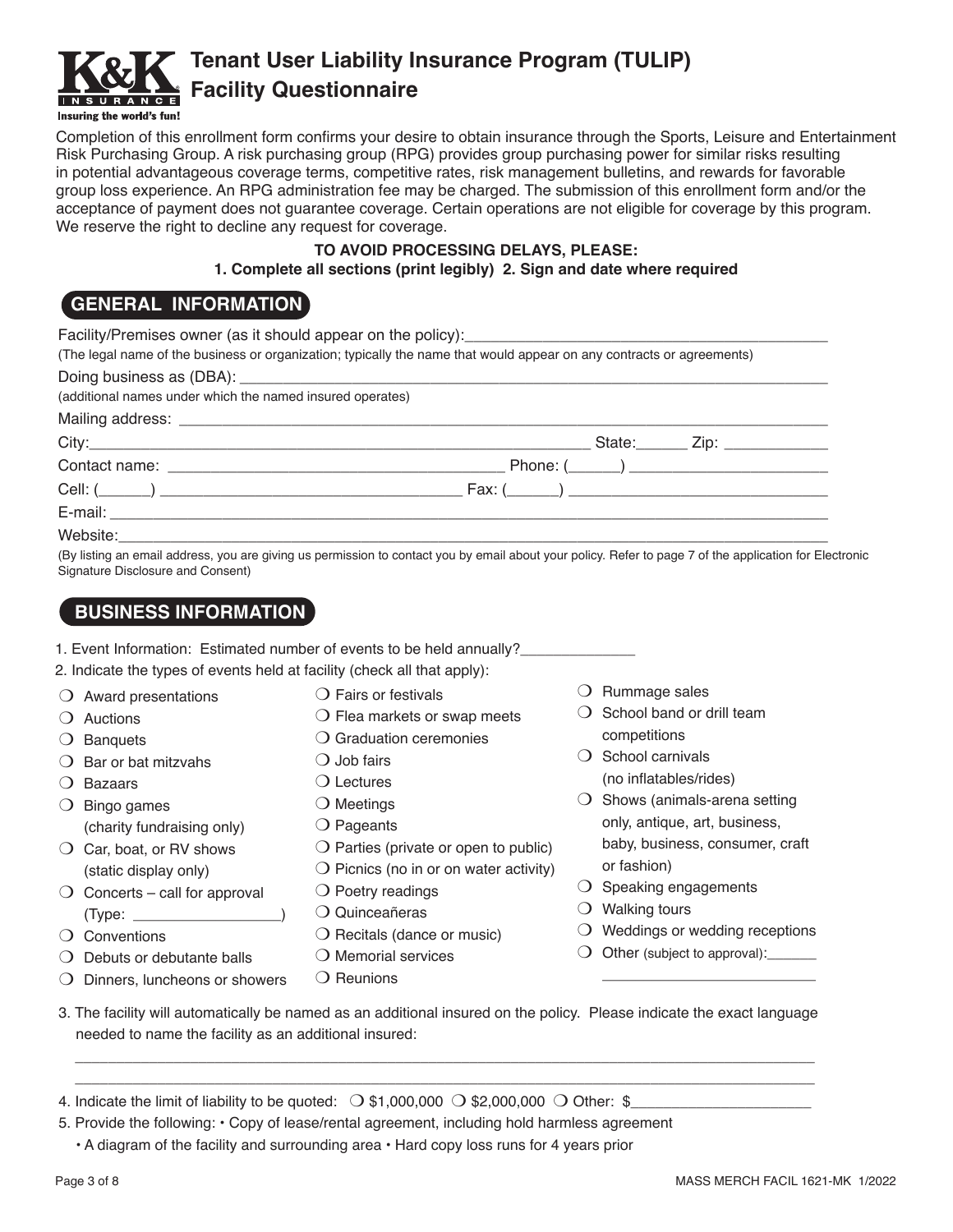## **FACILITY INFORMATION**

| <b>Facility</b>                                    | <b>Location 1</b>           | <b>Location 2</b>                  | <b>Location 3</b>                |
|----------------------------------------------------|-----------------------------|------------------------------------|----------------------------------|
| Name of facility                                   |                             |                                    |                                  |
| <b>Address</b>                                     |                             |                                    |                                  |
| <b>Type of facility</b>                            | ○ Amphitheatre ○ Coliseum   | ○ Amphitheatre ○ Coliseum          | ○ Amphitheatre ○ Coliseum        |
|                                                    | ○ Conv. Center ○ Stadium    | ○ Conv. Center ○ Stadium           | ○ Conv. Center ○ Stadium         |
|                                                    | ○ Sports Arena ○ Theatre    | ○ Sports Arena ○ Theatre           | ○ Sports Arena ○ Theatre         |
|                                                    | O Other: ______________     | O Other: ______________            | O Other: _____________           |
| <b>Year built</b>                                  |                             |                                    |                                  |
| <b>Square footage/capacity</b>                     |                             |                                    |                                  |
| # of rooms available for rent                      |                             |                                    |                                  |
| <b>Construction type</b>                           | $\bigcirc$ Jointed masonry  | $\bigcirc$ Jointed masonry         | $\bigcirc$ Jointed masonry       |
|                                                    | $\bigcirc$ Frame            | $\bigcirc$ Frame                   | $\bigcirc$ Frame                 |
|                                                    | ○ Non combustible           | $\bigcirc$ Non combustible         | ○ Non combustible                |
|                                                    | O Masonry noncombustible    | O Masonry noncombustible           | O Masonry noncombustible         |
|                                                    | O Modified fire resistive   | $\bigcirc$ Modified fire resistive | O Modified fire resistive        |
|                                                    | $\bigcirc$ Fire resistive   | $\bigcirc$ Fire resistive          | $\bigcirc$ Fire resistive        |
| <b>Fire protection type</b>                        |                             |                                    |                                  |
| Permanent/Temporary                                | Permanent: ________________ | Permanent: _______________         | Permanent: ____________          |
| seating capacity                                   | Temporary: _______________  | Temporary: _______________         | Temporary: _______________       |
| Indicate who is responsible for:                   |                             |                                    |                                  |
| <b>Food/Food sales</b>                             | ○ Other                     | ○ Other                            | ○ Other                          |
|                                                    | $\bigcirc$ Facility         | $\bigcirc$ Facility                | $\bigcirc$ Facility              |
|                                                    | ○ Subcontractor             | $\bigcirc$ Tenant                  | ○ Subcontractor                  |
|                                                    | $\bigcirc$ Tenant           | ○ Subcontractor                    | $\bigcirc$ Tenant                |
| <b>Alcohol</b>                                     | $\bigcirc$ Facility         | $\bigcirc$ Facility                | $\bigcirc$ Facility              |
|                                                    | ○ Other                     | $\bigcirc$ Other                   | $\bigcirc$ Other                 |
|                                                    | ○ Subcontractor             | ○ Subcontractor                    | ○ Subcontractor                  |
|                                                    | $\bigcirc$ Tenant           | $\bigcirc$ Tenant                  | ○ Tenant                         |
| <b>Décor</b>                                       | $\bigcirc$ Facility         | $\bigcirc$ Facility                | $\bigcirc$ Facility              |
|                                                    | $\bigcirc$ Other            | ○ Other                            | ○ Other                          |
|                                                    | $\bigcirc$ Subcontractor    | $\bigcirc$ Subcontractor           | $\circlearrowleft$ Subcontractor |
|                                                    | $\circ$ lenant              | ○ lenant                           | $\circ$ lenant                   |
| <b>Security</b>                                    | $\bigcirc$ Other            | $\bigcirc$ Facility                | $\bigcirc$ Facility              |
|                                                    | $\bigcirc$ Facility         | $\bigcirc$ Other                   | $\bigcirc$ Other                 |
|                                                    | ○ Subcontractor             | ○ Subcontractor                    | ○ Subcontractor                  |
|                                                    | $\bigcirc$ Tenant           | $\bigcirc$ Tenant                  | $\bigcirc$ Tenant                |
| <b>Parking</b>                                     | ○ Other                     | ○ Other                            | ○ Other                          |
|                                                    | $\bigcirc$ Facility         | $\bigcirc$ Facility                | $\bigcirc$ Facility              |
|                                                    | ○ Subcontractor             | ○ Subcontractor                    | ○ Subcontractor                  |
|                                                    | $\bigcirc$ Tenant           | $\bigcirc$ Tenant                  | $\bigcirc$ Tenant                |
| <b>Ticket sales</b>                                | $\bigcirc$ Other            | $\bigcirc$ Facility                | $\bigcirc$ Other                 |
|                                                    | $\bigcirc$ Facility         | $\bigcirc$ Other                   | $\bigcirc$ Facility              |
|                                                    | ○ Subcontractor             | ○ Subcontractor                    | ○ Subcontractor                  |
|                                                    | ○ Tenant                    | $\bigcirc$ Tenant                  | ○ Tenant                         |
| <b>Maintenance</b>                                 | $\bigcirc$ Facility         | ○ Other                            | $\bigcirc$ Other                 |
|                                                    | $\bigcirc$ Other            | $\bigcirc$ Facility                | $\bigcirc$ Facility              |
|                                                    | ○ Subcontractor             | ○ Tenant                           | $\bigcirc$ Tenant                |
|                                                    | $\bigcirc$ Tenant           | ○ Subcontractor                    | ○ Subcontractor                  |
| Is a certificate of insurance on                   | $\bigcirc$ Yes              | $\bigcirc$ No                      | $\bigcirc$ No                    |
| file from all subcontractors?                      | $\bigcirc$ No               | ◯ Yes                              | ◯ Yes                            |
| Are parking lots well lit?                         | $\bigcirc$ Yes              | $\bigcirc$ Yes                     | $\bigcirc$ Yes                   |
|                                                    | $\bigcirc$ No               | $\bigcirc$ No                      | $\bigcirc$ No                    |
| Response time (ambulance)                          | minutes                     | minutes                            | minutes                          |
| <b>Years of experience</b><br>(current management) |                             |                                    |                                  |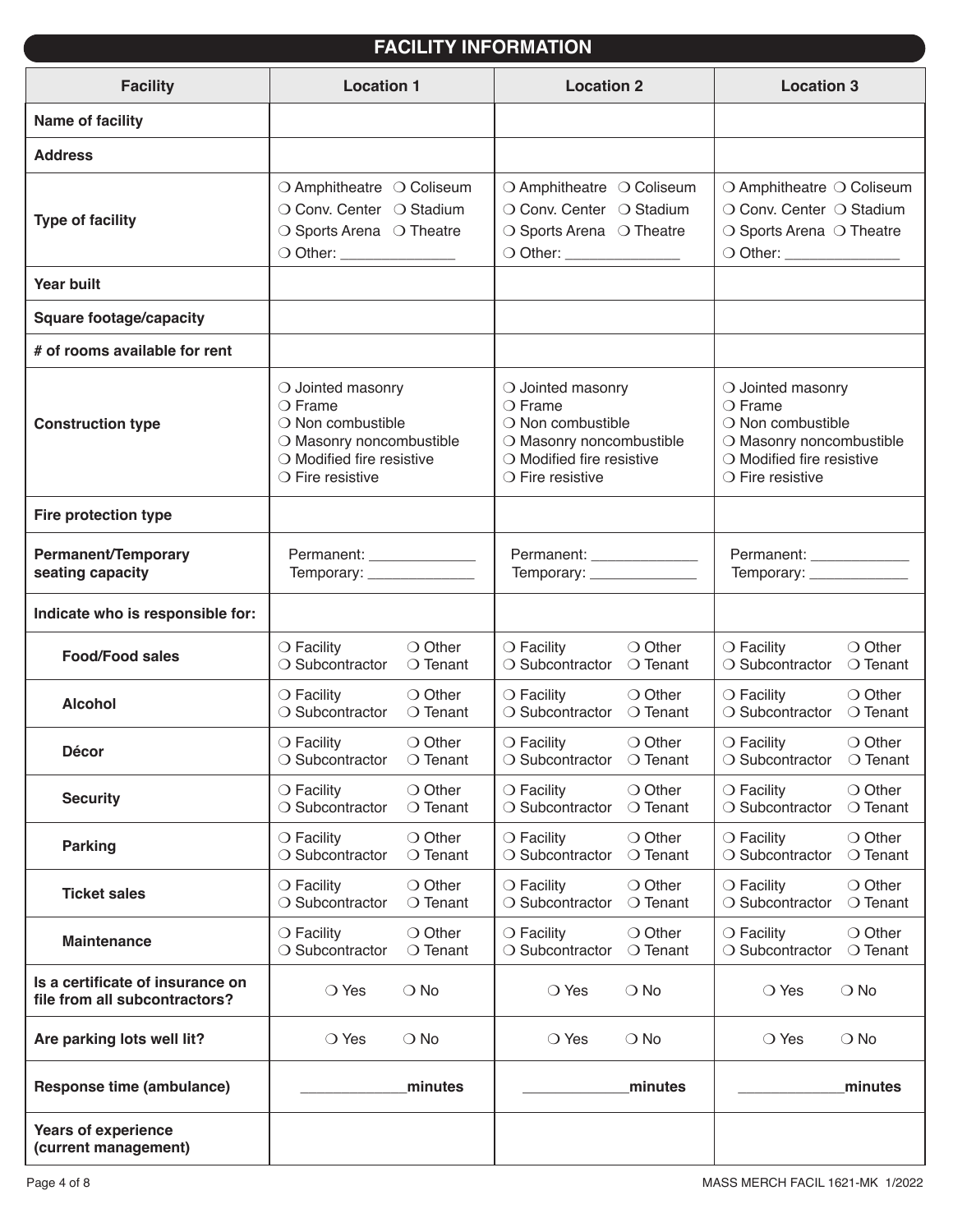## **COVERAGE EXCLUSIONS**

The following notable exclusions are contained in the commercial general liability coverage provided by this program (note: state variations may apply). Abuse, molestation, or exploitation; Asbestos; Commercial general liability standard exclusions (CG001 4/13 edition); Cap on losses from certified acts of terrorism; Communicable disease; Cyber incident, data compromise, and violation of statutes related to personal data; E-commerce consulting; Employment related practices; Events held outside the U.S.; Events held at multiple locations; Events with over 3,000 in attendance; Fireworks; Fungi or bacteria; Lead; Nuclear energy; Operations of concessionaires, exhibitors and/or vendors at your event; Petting zoos; Room and board liability/overnight camping; Sexually transmitted disease; Silica or silica-related dust; Specified recreational activities – Aircraft/hot air balloon; Airport; Amusement devices: The ownership, operation, maintenance or use of any device or equipment a person rides for enjoyment, including, but not limited to: mechanical or non-mechanical ride, slide, or water slide (including any ski or tow when used in conjunction with a water slide); inflatable recreational device, or vertical device or equipment used for climbing, whether permanently affixed or temporarily erected. This exclusion does not apply to video or computer games or structures that are not designed to bounce on, slide on, ride on or tunnel through; Animals; Bungee; Dunk tank; Haunted attraction; Performer; Rodeo; Saddle animal; Snowmobile; Total pollution with a building heating, cooling & dehumidifying equipment exception and hostile fire exception; Unmanned aircraft; Those operations listed as ineligible: Activist rallies/marches/protests; Air shows/events; Animal obedience training; Any events/activities involving motorized vehicles except static vehicle shows/auctions or car washes (for charity fundraising only); Any events involving organized athletic events/competitions; Any events and/or concerts – involving rap, hip-hop, heavy metal/screamo or techno/electronic; Any events held on an airport premises; Any events honoring national and/or local celebrities or professional athletes; Any events involving in or on water activities; Balloon festivals; Battle reenactments; Bonfires; Cannabis related events; Christmas tree sales/lots; Cinematography or photography events for commercial use; Circuses; Color party, foam party or raves; Dance competitions; Food eating contests; Fraternity or sorority events (unless reported and approved by us); Geocaching events; Gun and/or knife shows; Haunted attractions/events; Health fairs/expositions; Hunting, fishing and hiking events; Mazes (corn, hay or fence); Parades (or any event involving a parade); Political events (except private fundraising auctions, benefits, dances, dinners); Pumpkin chuckin events; Rodeos; Seances; Shooting events/activities (skeet/trap/clay/guns); Tailgating events (unless reported to and approved by us); Tractor pulls; Union meetings; Walks/running events

### **ATTENTION: AGENTS**

#### **AGENTS: YOU MUST COMPLETE THE AGENT WARRANTY SECTION BELOW. Enrollments cannot be accepted unless this section is completed.**

Please complete the information below.

| Agency name:                     |         | Agent/contact name: |          |     |  |
|----------------------------------|---------|---------------------|----------|-----|--|
| Agency complete mailing address: |         |                     |          |     |  |
|                                  | Address | City                | State    | Zip |  |
| Agency telephone: (_____) _      |         | Agency fax: ()      |          |     |  |
| Agent/contact e-mail address:    |         |                     | Tax I.D. |     |  |

I represent and warrant as an insurance producer that I currently maintain, and will maintain, all individual, corporate or agency licenses or permits to conduct insurance business in the state coverage for this insured is being written. I further represent and warrant that I currently maintain errors and omissions insurance with a minimum limit of \$1,000,000 for myself, my officers, and employees. If requested by K&K, I will provide K&K with reasonably satisfactory evidence of all of the above mentioned items.

A 10% commission is available to licensed agents for this program. Please remit net payment of premium. Commissions are not to be calculated on any fees to the total program.

I understand that agents do not have authority to issue binders or a certificate of insurance on behalf of this program.

#### **Sign here**

| l Ad | --<br>___ |  |
|------|-----------|--|
|      |           |  |

**K&K Insurance Group, Inc. • P.O. Box 2338 • Fort Wayne, IN 46801-2338 • 1-800-648-6406 • Fax 1-260-459-5940 Website www.kandkinsurance.com • E-mail KK\_MassMerchandising@kandkinsurance.com**  K&K Insurance Group, Inc. is a licensed insurance producer in all states (TX license #13924); operating in CA, NY and MI as K&K Insurance Agency (CA license #0334819)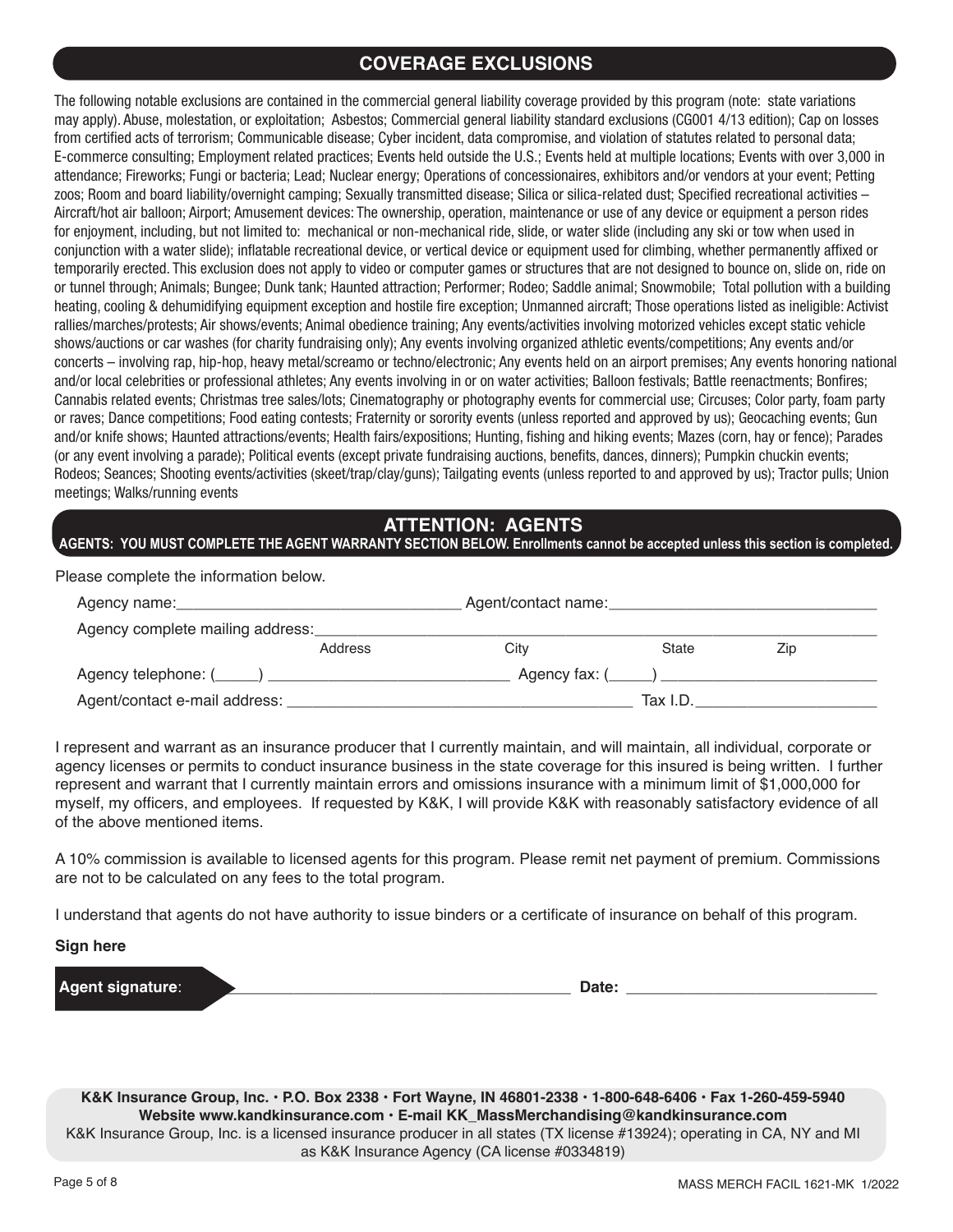### **IMPORTANT INFORMATION. PLEASE READ.**

#### **Fair Credit Report Act Notice**

Personal information about you, including information from a credit or other investigative report, may be collected from persons other than you in connection with this application for insurance and subsequent amendments and renewals. Such information as well as other personal and privileged information collected by us or our agents may in certain circumstances be disclosed to third parties without your authorization. Credit scoring information may be used to help determine either your eligibility for insurance or the premium you will be charged. We may use a third party in connection with the development of your score. You have the right to review your personal information in our files and can request correction of any inaccuracies. A more detailed description of your rights and our practices regarding such information is available upon request. Contact your agent or broker for instructions on how to submit a request to us

#### **Fraud Warning**

**Applicable in AL, AR, DC, LA, MD, NM, RI and WV:** Any person who knowingly (or willfully)\* presents a false or fraudulent claim for payment of a loss or benefit or knowingly (or willfully)\* presents false information in an application for insurance is guilty of a crime and may be subject to fines and confinement in prison. \*Applies in MD only.

**Applicable in CO:** It is unlawful to knowingly provide false, incomplete, or misleading facts or information to an insurance company for the purpose of defrauding or attempting to defraud the company. Penalties may include imprisonment, fines, denial of insurance and civil damages. Any insurance company or agent of an insurance company who knowingly provides false, incomplete, or misleading facts or information to a policyholder or claimant for the purpose of defrauding or attempting to defraud the policyholder or claimant with regard to a settlement or award payable from insurance proceeds shall be reported to the Colorado Division of Insurance within the Department of Regulatory Agencies.

**Applicable in FL and OK:** Any person who knowingly and with intent to injure, defraud, or deceive any insurer files a statement of claim or an application containing any false, incomplete, or misleading information is guilty of a felony (of the third degree)\*. \*Applies in FL only.

**Applicable in KS:** Any person who, knowingly and with intent to defraud, presents, causes to be presented or prepares with knowledge or belief that it will be presented to or by an insurer, purported insurer, broker or any agent thereof, any written, electronic, electronic impulse, facsimile, magnetic, oral, or telephonic communication or statement as part of, or in support of, an application for the issuance of, or the rating of an insurance policy for personal or commercial insurance, or a claim for payment or other benefit pursuant to an insurance policy for commercial or personal insurance which such person knows to contain materially false information concerning any fact material thereto; or conceals, for the purpose of misleading, information concerning any fact material thereto commits a fraudulent insurance act.

**Applicable in KY, NY, OH and PA:** Any person who knowingly and with intent to defraud any insurance company or other person files an application for insurance or statement of claim containing any materially false information or conceals for the purpose of misleading, information concerning any fact material thereto commits a fraudulent insurance act, which is a crime and subjects such person to criminal and civil penalties (not to exceed five thousand dollars and the stated value of the claim for each such violation)\*. \*Applies in NY only.

**Applicable in ME, TN, VA and WA:** It is a crime to knowingly provide false, incomplete or misleading information to an insurance company for the purpose of defrauding the company. Penalties (may)\* include imprisonment, fines and denial of insurance benefits. \*Applies in ME only.

**Applicable in MN:** A person who files a claim with intent to defraud or helps commit a fraud against an insurer is guilty of a crime.

**Applicable in NJ:** Any person who includes any false or misleading information on an application for an insurance policy is subject to criminal and civil penalties.

**Applicable in OR:** Any person who knowingly and with intent to defraud or solicit another to defraud the insurer by submitting an application containing a false statement as to any material fact may be violating state law.

**Applicable in VT:** Any person who knowingly presents a false statement in an application for insurance may be guilty of a criminal offense and subject to penalties under state law.

Applicable in all other states: Any person who knowingly and with intent to defraud any insurance company or other person files an application for insurance or statement of claim containing any materially false information or conceals for the purpose of misleading, information concerning any fact material thereto commits a fraudulent insurance act, which is a crime and subjects such person to criminal and civil penalties.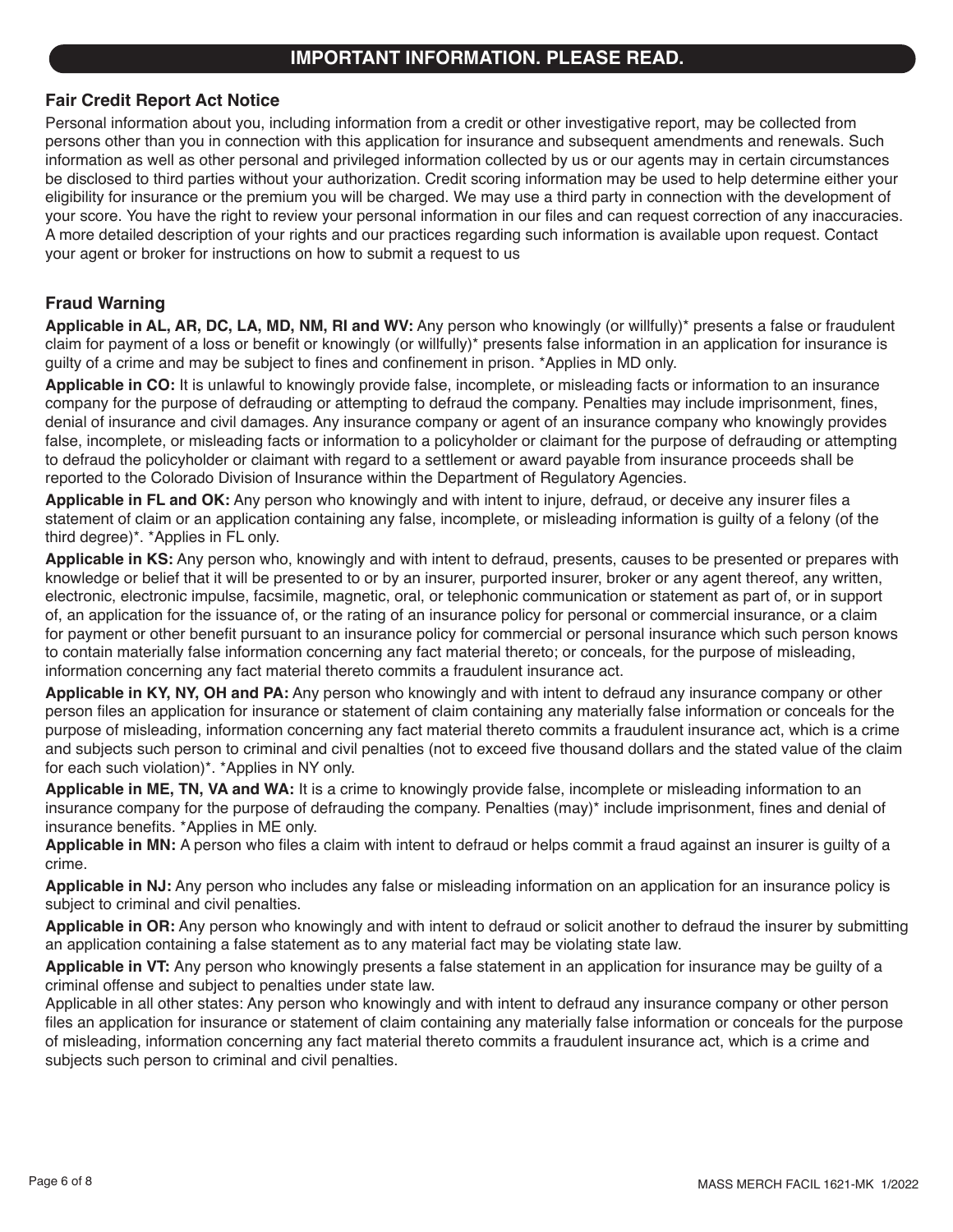## **Electronic Signature Disclosure and Consent PLEASE READ, COMPLETE #9 BELOW, AND SIGN ON PAGE 8**

#### **Electronic Signature Disclosure and Consent**

The Electronic Signatures in Global and National Commerce Act (15 U.S.C. § 7001, et seq.) provides that a signature, contract or other record may not be denied legal effect, validity or enforceability solely because it is in electronic form or because an electronic signature was used in a transaction.

K&K Insurance Group (K&K), whether on its own behalf, and/or on behalf of an insurer and/or third parties, may utilize the internet, email, cloud services, digital storage, digital media or similar electronic means to transmit Policy Documents to its clients. This Agreement informs you of your rights when we are delivering and you are receiving such documents from us electronically.

By agreeing to proceed with this transaction, you acknowledge and consent to the following:

- 1. I hereby voluntarily consent to proceeding with this transaction, and all subsequent actions related to this transaction, electronically.
- 2. I understand that further documents relating to this insurance purchased through K&K, including but not limited to correspondence, communications, confirmations, requests for premium payments and policy documents, may, to the extent permitted by law, be transmitted by electronic means to me, including by e-mail sent to the e-mail address I have provided as part of this transaction and/or my on-line registration. I consent to such documents being provided to me electronically.
- 3. Notwithstanding paragraph 2, any notice of cancellation shall be sent to me by mailing to the address I have provided as part of my registration and/or application for insurance, or to such other address for which I have provided notice pursuant to the terms of the policy.
- 4. Any change or revision to the e-mail address or other electronic contact information which I have provided as part of this transaction shall be requested by me by faxing, emailng or by mailing a written notice to: K&K Insurance; 1712 Magnavox Way; Fort Wayne, IN 46804.
- 5. I understand that I have the right to obtain a paper copy of any electronic record provided to me pursuant to this transaction or any subsequent transaction involving my coverage by mailing a written request to the address provided in paragraph 4.
- 6. In order to access the electronic records provided, the following hardware and software are required: (a) a personal computer or other device through which Internet access is available, (b) an Internet connection, (c) an e-mail account with an Internet service provider, and (d) Adobe Acrobat Reader.
- 7. I understand that I have the right and option to withdraw my consent to the receipt of further electronic documents at any time, emailing, faxing or by mailing a written request to the address provided in paragraph 4. By withdrawing my consent to electronic delivery of documents I understand that I will receive a paper copy of future policy documentation.
- 8. Information relating to this transaction is subject to the terms of our privacy statement, a copy of which is provided at www.kandkinsurance.com.
- 9. DOCUMENT DELIVERY. After this enrollment form is approved, you will receive a certificate of insurance showing evidence that coverage has been bound. When submitted through an insurance agent or broker, this coverage document will only be delivered to them. Additional certificate requests will be issued to the same person. Providing an email address in this application will be deemed consent to us to deliver documents and communication to you electronically.

If you **DO NOT** want to be emailed please check here and select your preferred method of document delivery.  $\bigcirc$ 

| $\overline{\phantom{0}}$<br>$\bigcup$ Fax to: | attn: |  |
|-----------------------------------------------|-------|--|
| $\bigcirc$ Mail to:                           | attn: |  |
|                                               |       |  |